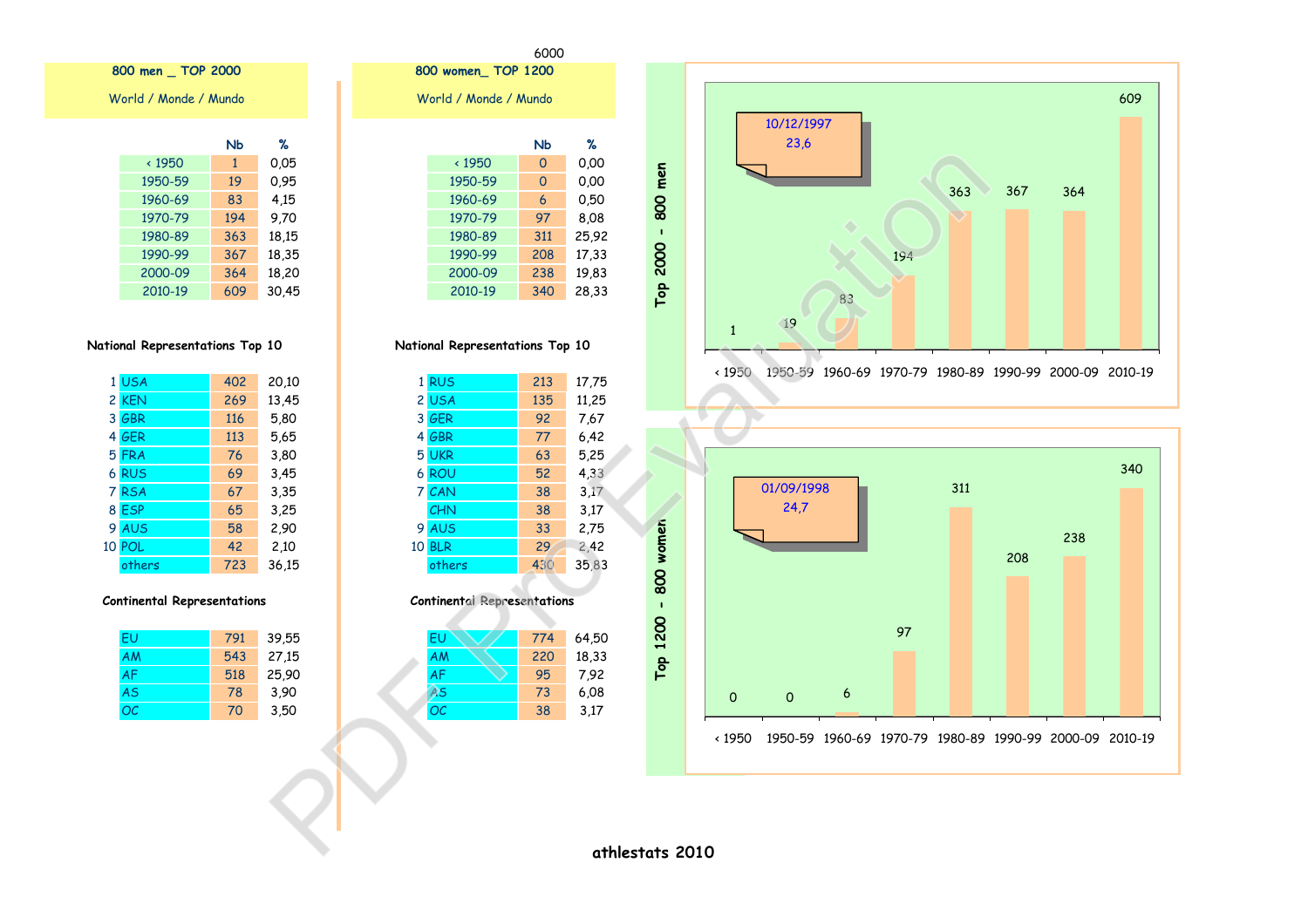|               | NЬ  | ℅     |
|---------------|-----|-------|
| $\times$ 1950 | O   | 0,00  |
| 1950-59       | 3   | 0.15  |
| 1960-69       | 42  | 2,10  |
| 1970-79       | 188 | 9.40  |
| 1980-89       | 333 | 16,65 |
| 1990-99       | 404 | 20,20 |
| 2000-09       | 383 | 19,15 |
| 2010-19       | 647 | 32,35 |

1500 men \_ TOP 2000

World / Monde / Mundo

## National Representations Top 10

| 1 USA  | 313 | 15,65 |
|--------|-----|-------|
| 2 KEN  | 272 | 13,60 |
| 3 GBR  | 127 | 6,35  |
| 4 FRA  | 98  | 4,90  |
| 5 GER  | 95  | 4,75  |
| 6 ESP  | 90  | 4,50  |
| 7 MAR  | 78  | 3,90  |
| 8 AUS  | 70  | 3,50  |
| 9 RUS  | 62  | 3,10  |
| 10 ETH | 61  | 3,05  |
| others | 734 | 36,70 |

### **Continental Representations**

| FU        | 883 | 44,15 |
|-----------|-----|-------|
| <b>AF</b> | 558 | 27,90 |
| <b>AM</b> | 392 | 19,60 |
| OC        | 100 | 5,00  |
| <b>AS</b> | 67  | 3,35  |

|                       | 1500 WOMEN TOP IZOU |     |       |
|-----------------------|---------------------|-----|-------|
| World / Monde / Mundo |                     |     |       |
|                       |                     |     |       |
|                       |                     | Nb  | %     |
|                       | $\cdot$ 1950        | 0   | 0.00  |
|                       | 1950-59             | 0   | 0.00  |
|                       | 1960-69             | 0   | 0.00  |
|                       | 1970-79             | 75  | 6,25  |
|                       | 1980-89             | 245 | 20,42 |
|                       | 1990-99             | 212 | 17,67 |
|                       | 2000-09             | 255 | 21,25 |
|                       | 2010-19             | 413 | 34,42 |
|                       |                     |     |       |

National Representations Top 10

| 1 RUS           | 181 | 15,08 |
|-----------------|-----|-------|
| 2 USA           | 166 | 13,83 |
| 3 GBR           | 73  | 6.08  |
| 4 GER           | 62  | 5.17  |
| <b>KEN</b>      | 62  | 5.17  |
| 6 ROU           | 58  | 4,83  |
| 7 ETH           | 49  | 4,08  |
| CHN             | 49  | 4.08  |
| <b>UKR</b><br>9 | 42  | 3,50  |
| CAN             | 42  | 3,50  |
| others          | 416 | 34,67 |
|                 |     |       |

### **Continental Representations**

| EU        | 690 | 57,50 |
|-----------|-----|-------|
| <b>AM</b> | 222 | 18,50 |
| <b>AF</b> | 166 | 13,83 |
| AS        | 86  | 7,17  |
| <b>OC</b> | 36  | 3,00  |
|           |     |       |





athlestats 2010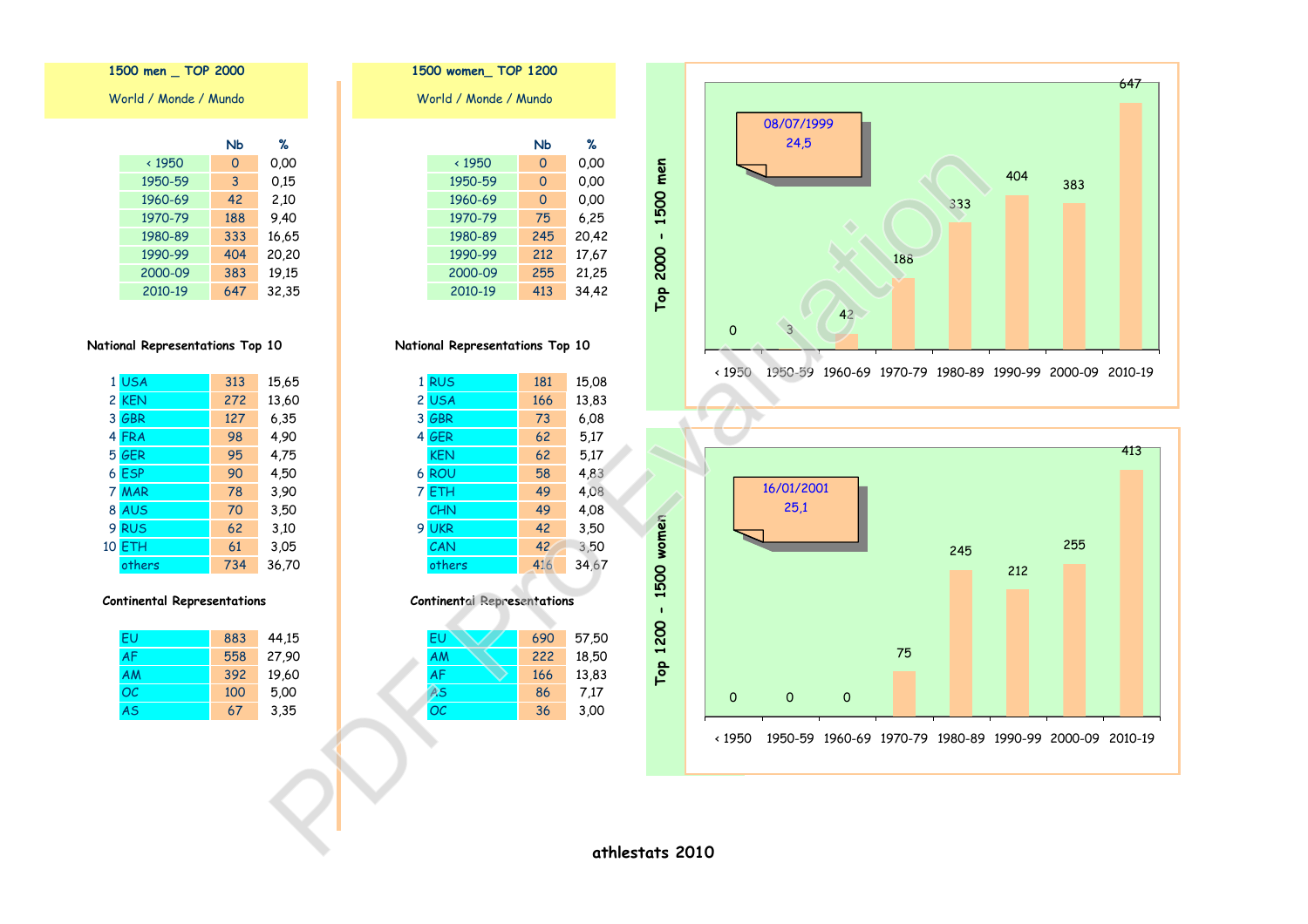

5000 women\_TOP 1200 World / Monde / Mundo  $\%$  $N<sub>b</sub>$  $0.00$  $\times 1950$  $\overline{0}$ 0,00 1950-59  $\bullet$  $0,00$ 1960-69  $\circ$ 0,08 1970-79  $\overline{1}$ 88  $7,33$ 1980-89 17,25 1990-99 207 31,33 2000-09 376 2010-19 528 44,00

## National Representations Top 10

|   | 1 JPN  | 173 | 14,42 |
|---|--------|-----|-------|
|   | 2 USA  | 168 | 14,00 |
|   | 3 KEN  | 155 | 12,92 |
|   | 4 ETH  | 97  | 8,08  |
|   | 5 RUS  | 77  | 6,42  |
|   | 6 CHN  | 75  | 6,25  |
| 7 | GBR    | 54  | 4,50  |
|   | 8 AUS  | 33  | 2,75  |
|   | 9 GER  | 29  | 2,42  |
|   | 10 CAN | 27  | 2,25  |
|   | others | 312 | 26,00 |

#### **Continental Representations**

| EU        | 368 | 30,67 |
|-----------|-----|-------|
| <b>AS</b> | 287 | 23,92 |
| <b>AF</b> | 286 | 23,83 |
| ΑM        | 214 | 17,83 |
| OC        | 45  | 3,75  |
|           |     |       |

5000 men \_ TOP 2000

World / Monde / Mundo

| ℁     | NЬ  |               |
|-------|-----|---------------|
| 0.00  | 0   | $\times$ 1950 |
| 0.08  | 1   | 1950-59       |
| 1.17  | 14  | 1960-69       |
| 15,00 | 180 | 1970-79       |
| 24,17 | 290 | 1980-89       |
| 29,25 | 351 | 1990-99       |
| 40,25 | 483 | 2000-09       |
| 56,75 | 681 | 2010-19       |

## National Representations Top 10

|    | 1 KEN      | 487 | 24,35 |
|----|------------|-----|-------|
|    | 2 USA      | 244 | 12,20 |
|    | 3 ETH      | 147 | 7,35  |
|    | 4 GBR      | 102 | 5.10  |
|    | 5 JPN      | 85  | 4,25  |
|    | 6 MAR      | 68  | 3,40  |
|    | 7 GER      | 60  | 3,00  |
|    | 8 FRA      | 59  | 2,95  |
|    | <b>ESP</b> | 59  | 2,95  |
| 10 | <b>ITA</b> | 46  | 2,30  |
|    | others     | 643 | 32,15 |

#### **Continental Representations**

| <b>AF</b> | 857 | 42,85 |
|-----------|-----|-------|
| FU        | 612 | 30,60 |
| AM        | 326 | 16,30 |
| <b>AS</b> | 140 | 7,00  |
| OC        | 65  | 3,25  |

athlestats 2010

Top 2000 - 5000 men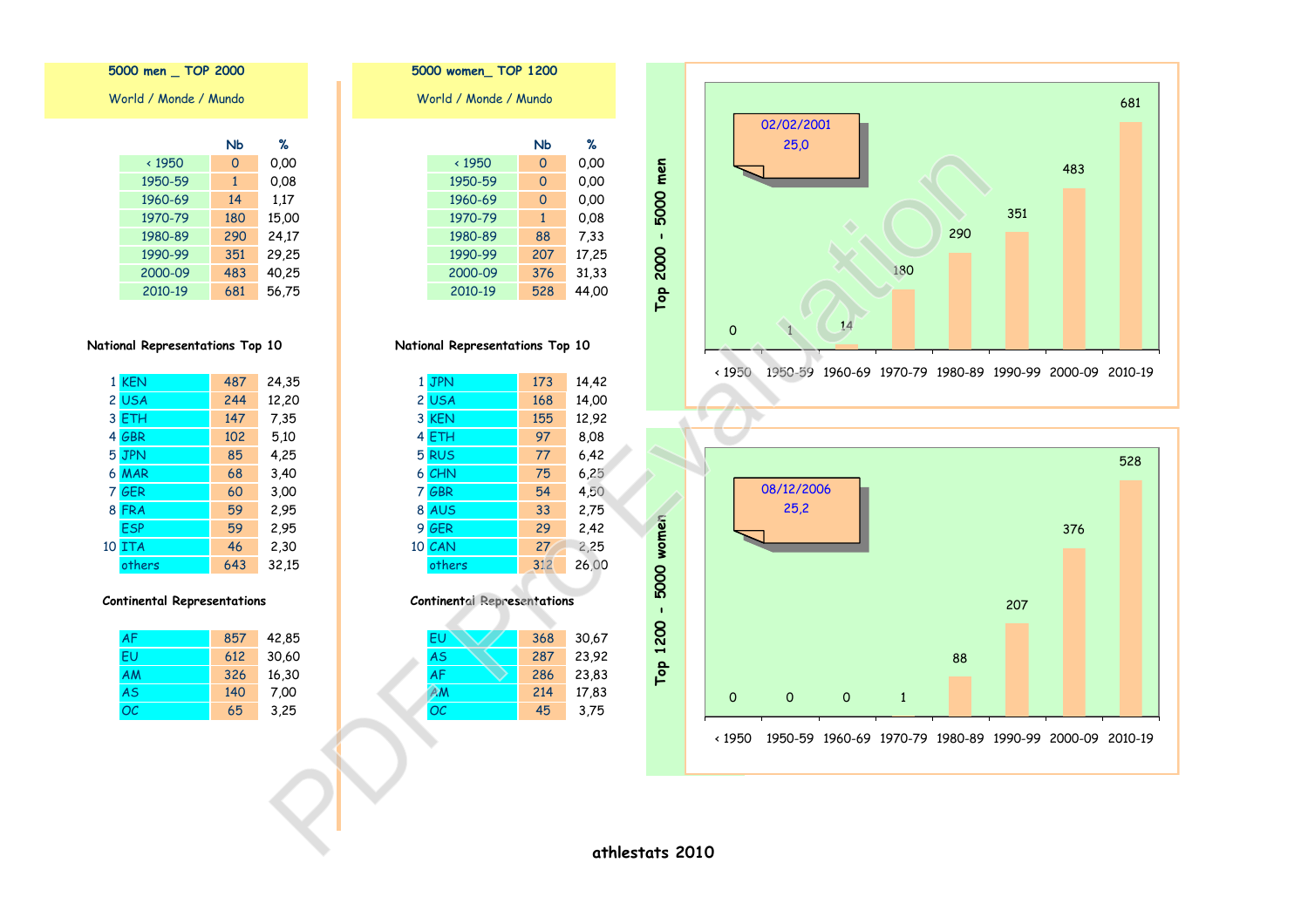641 27/01/2001 507  $25.5$ 370 300 169 13  $\circ$  $\circ$  $\times 1950$ 1950-59 1960-69 1970-79 1980-89 1990-99 2000-09 2010-19





National Representations Top 10

|                                    | 1 JPN         | 293 | 24,42 |
|------------------------------------|---------------|-----|-------|
|                                    | 2 USA         | 142 | 11,83 |
|                                    | 3 KEN         | 108 | 9,00  |
|                                    | 4 CHN         | 90  | 7,50  |
|                                    | 5 RUS         | 69  | 5,75  |
|                                    | 6 ETH         | 67  | 5,58  |
| 7                                  | GBR           | 50  | 4.17  |
|                                    | 8 AUS         | 31  | 2,58  |
|                                    | 9 GER         | 27  | 2,25  |
|                                    | <b>10 FRA</b> | 24  | 2,00  |
|                                    | <b>ITA</b>    | 24  | 2,00  |
|                                    | others        | 275 | 22,92 |
| <b>Continental Representations</b> |               |     |       |
|                                    |               |     |       |
|                                    | AS            | 413 | 34,42 |
|                                    |               |     |       |

| no | 415 | 54,44 |
|----|-----|-------|
| FU | 367 | 30,58 |
| AF | 195 | 16,25 |
| ΑM | 181 | 15,08 |
| ОC | 44  | 3,67  |

10000 men \_ TOP 2000

World / Monde / Mundo

|               | NЬ       | ℅     |
|---------------|----------|-------|
| $\times$ 1950 | 0        | 0.00  |
| 1950-59       | $\Omega$ | 0.00  |
| 1960-69       | 13       | 0.65  |
| 1970-79       | 169      | 8,45  |
| 1980-89       | 300      | 15,00 |
| 1990-99       | 370      | 18,50 |
| 2000-09       | 507      | 25,35 |
| 2010-19       | 641      | 32,05 |

### National Representations Top 10

| 1 KEN         | 453 | 22,65 |
|---------------|-----|-------|
| 2 JPN         | 285 | 14,25 |
| 3 USA         | 225 | 11,25 |
| 4 ETH         | 132 | 6,60  |
| 5 GBR         | 90  | 4,50  |
| 6 ESP         | 50  | 2,50  |
| 7 GER         | 49  | 2,45  |
| 8 RUS         | 47  | 2,35  |
| <b>AUS</b>    | 47  | 2,35  |
| <b>10 POR</b> | 42  | 2,10  |
| others        | 580 | 29,00 |

#### **Continental Representations**

| AF | 759 | 37,95 |
|----|-----|-------|
| FU | 519 | 25,95 |
| AS | 343 | 17,15 |
| AM | 313 | 15,65 |
| OC | 66  | 3,30  |

athlestats 2010

Top 2000 - 10000 men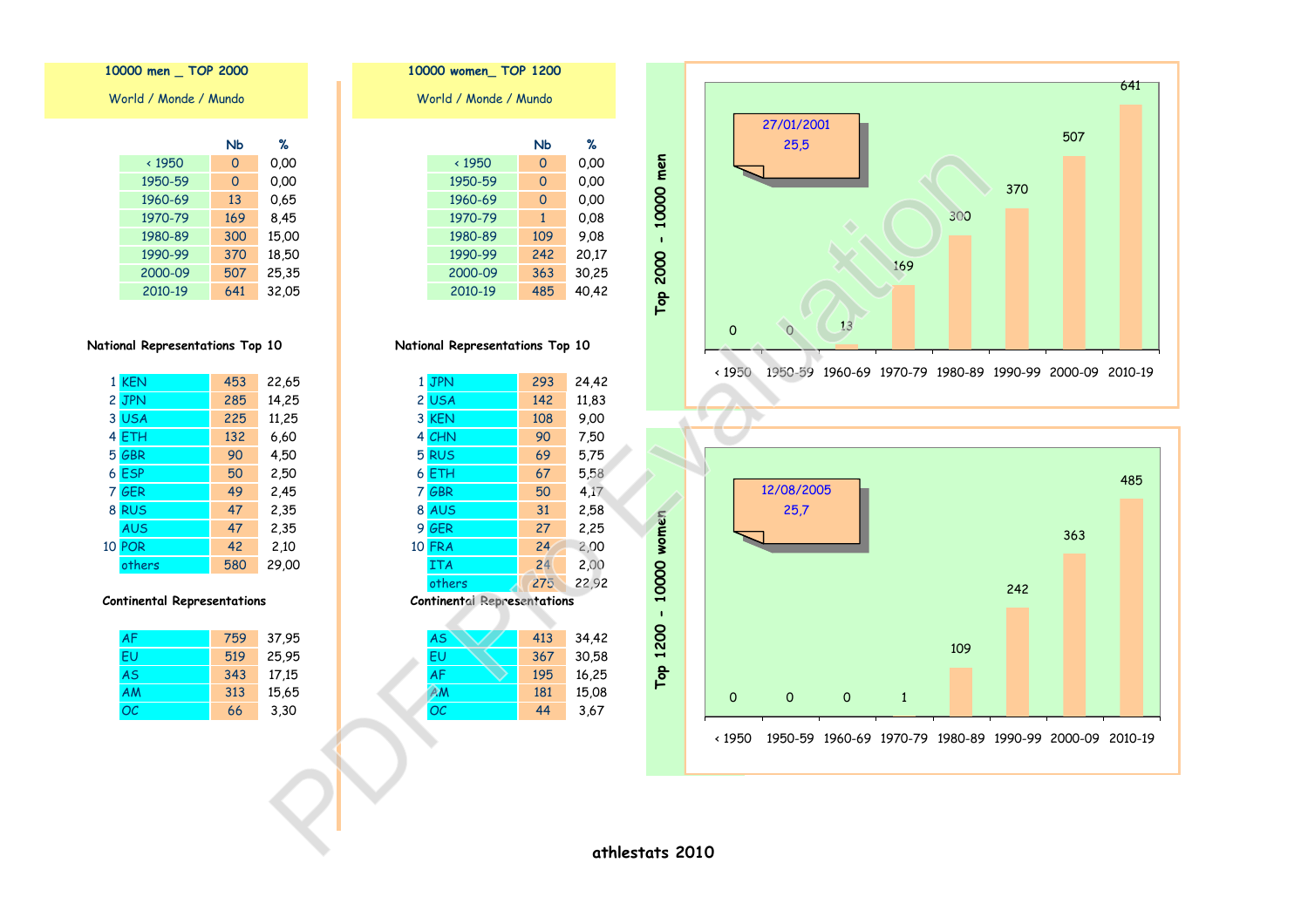



#### Marathon women\_TOP 1200 World / Monde / Mundo **N<sub>b</sub>**  $\times 1950$  $\overline{0}$ 1950-59  $\overline{0}$ 1960-69  $\overline{0}$ 1970-79  $\overline{0}$ 1980-89 67

 $\%$  $0.00$  $0,00$  $0,00$  $0.00$ 5,58 1990-99 162 13,50 2000-09 289 24,08 2010-19 682 56,83

## National Representations Top 10

|   | 1 ETH         | 235 | 19,58 |
|---|---------------|-----|-------|
|   | 2 KEN         | 198 | 16,50 |
|   | 3 JPN         | 187 | 15,58 |
|   | 4 CHN         | 73  | 6.08  |
|   | 5 RUS         | 62  | 5,17  |
|   | 6 USA         | 58  | 4,83  |
| 7 | GBR           | 31  | 2,58  |
|   | 8 ITA         | 25  | 2,08  |
|   | 9 GER         | 24  | 2,00  |
|   | <b>10 PRK</b> | 22  | 1,83  |
|   | others        | 285 | 23,75 |

#### **Continental Representations**

| <b>AF</b> | 461 | 38,42 |
|-----------|-----|-------|
| EU        | 314 | 26,17 |
| <b>AS</b> | 314 | 26,17 |
| ΑM        | 90  | 7,50  |
| OC        | 21  | 1,75  |
|           |     |       |

# Marathon men \_ TOP 2000

World / Monde / Mundo

|               | NЬ   | ℅     |
|---------------|------|-------|
| $\times$ 1950 | 0    | 0.00  |
| 1950-59       | 0    | 0.00  |
| 1960-69       | 3    | 0.15  |
| 1970-79       | 22   | 1,10  |
| 1980-89       | 161  | 8,05  |
| 1990-99       | 285  | 14,25 |
| 2000-09       | 486  | 24,30 |
| 2010-19       | 1043 | 52,15 |

### National Representations Top 10

| 1 KEN         | 747 | 37,35 |
|---------------|-----|-------|
| 2 ETH         | 308 | 15,40 |
| 3 JPN         | 242 | 12,10 |
| 4 USA         | 76  | 3,80  |
| 5 MAR         | 49  | 2,45  |
| 6 GBR         | 38  | 1,90  |
| 7 RSA         | 34  | 1,70  |
| 8 ESP         | 33  | 1,65  |
| 9 ITA         | 31  | 1,55  |
| <b>10 RUS</b> | 30  | 1,50  |
| others        | 412 | 20,60 |

#### **Continental Representations**

| <b>AF</b> | 1224 | 61,20 |
|-----------|------|-------|
| <b>AS</b> | 318  | 15,90 |
| FU        | 286  | 14,30 |
| AM        | 141  | 7.05  |
| OC        | 31   | 1,55  |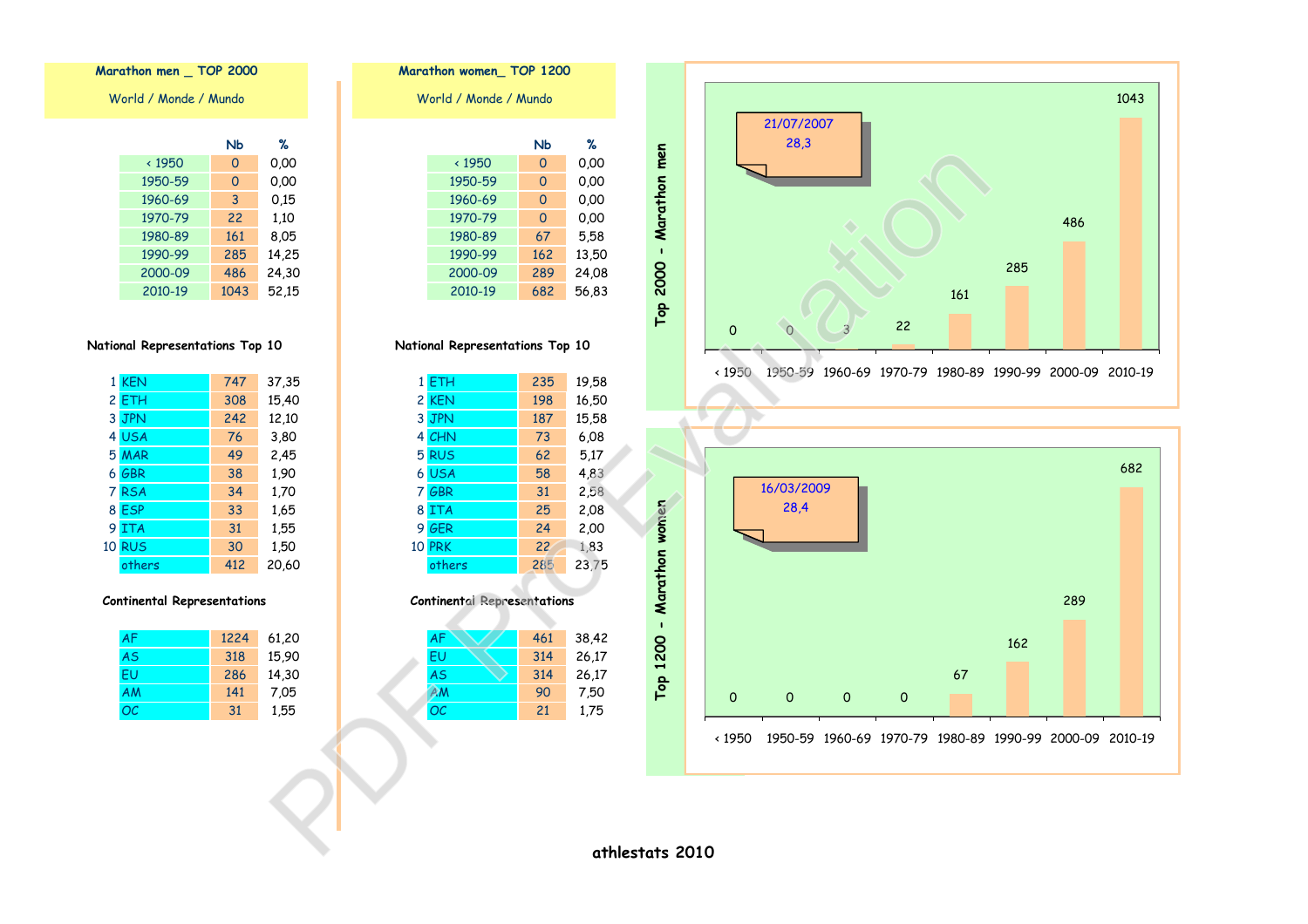| 11/12/1995<br>24,9 | 286 | 402 | 386 | 378 |  |
|--------------------|-----|-----|-----|-----|--|
|                    |     |     |     |     |  |
| 68                 |     |     |     |     |  |





National Representations Top 10

|   | 1 USA  | 362 | 30,17 |
|---|--------|-----|-------|
|   | 2 KEN  | 99  | 8,25  |
|   | 3 RUS  | 81  | 6,75  |
|   | 4 JPN  | 45  | 3,75  |
|   | 5 GER  | 36  | 3,00  |
|   | 6 FRA  | 35  | 2,92  |
|   | 7 CHN  | 34  | 2,83  |
|   | 8 ETH  | 33  | 2,75  |
| 9 | GBR    | 33  | 2,75  |
|   | 10 ESP | 30  | 2,50  |
|   | others | 412 | 34,33 |

**Continental Representations** 

| EU | 438 | 36,50 |
|----|-----|-------|
| AM | 429 | 35,75 |
| AF | 171 | 14,25 |
| AS | 126 | 10,50 |
| OC | 36  | 3,00  |
|    |     |       |

3000st men \_ TOP 2000

World / Monde / Mundo

|               | NЬ  | ℅     |
|---------------|-----|-------|
| $\times$ 1950 | 0   | 0.00  |
| 1950-59       | 4   | 0.20  |
| 1960-69       | 68  | 3,40  |
| 1970-79       | 286 | 14,30 |
| 1980-89       | 402 | 20,10 |
| 1990-99       | 386 | 19,30 |
| 2000-09       | 378 | 18,90 |
| 2010-19       | 476 | 23.80 |

National Representations Top 10

|    | 1 USA      | 295 | 14,75 |
|----|------------|-----|-------|
|    | 2 KEN      | 281 | 14,05 |
| 3  | <b>RUS</b> | 117 | 5,85  |
|    | 4 GER      | 101 | 5.05  |
|    | 5 GBR      | 87  | 4,35  |
|    | 6 FRA      | 83  | 4,15  |
|    | 7 ESP      | 81  | 4,05  |
|    | 8 POL      | 75  | 3,75  |
| 9  | <b>MAR</b> | 58  | 2,90  |
| 10 | <b>ITA</b> | 56  | 2,80  |
|    | others     | 766 | 38,30 |

#### **Continental Representations**

| EU        | 956 | 47,80 |
|-----------|-----|-------|
| <b>AF</b> | 495 | 24,75 |
| <b>AM</b> | 380 | 19,00 |
| AS        | 128 | 6,40  |
| OC        | 41  | 2,05  |

athlestats 2010

Top 2000 - 3000st men